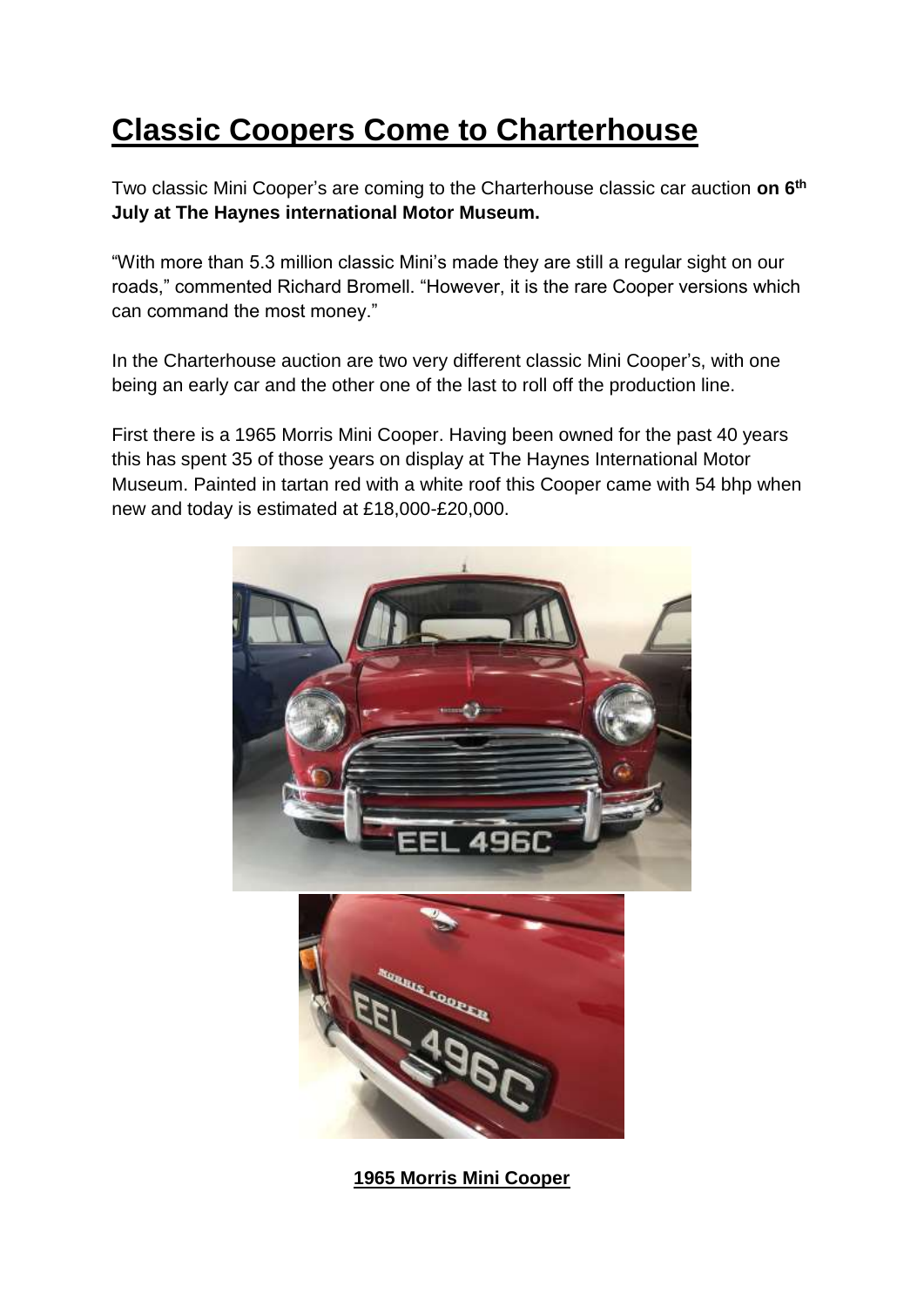Next there is a 2001 Mini Cooper S. This is one of the last 50 John Cooper Works Mini's produced and is number 14 of the 50. This is the most powerful classic Cooper made with 90 bhp on tap. With under 13,000 miles and just two loving owners from new this coveted Cooper is estimated at £23,000 - £25,000.



|            | 1996                                                                  |  |
|------------|-----------------------------------------------------------------------|--|
|            | This is to certify that                                               |  |
|            | this car is one of the last Rfty<br>ure.                              |  |
| <b>Jan</b> | Classic Mini Cooper 5 Works<br>pew.                                   |  |
|            | produced by<br>port <b>S</b>                                          |  |
| are.       | John Cooper Garages,<br><b>STR</b>                                    |  |
|            | Car numbered 14/50<br>œ                                               |  |
| gaw)       | ma j                                                                  |  |
|            | Chassis number 183786<br><b>APR</b>                                   |  |
|            | u<br>Θ                                                                |  |
| Ξ          | "I hope that this car gives you as<br>O                               |  |
| ш          | much pleasure as the Mini has given<br>me over the last forty years." |  |
|            | m<br>m                                                                |  |
|            | ×                                                                     |  |
| 謂          | <b>SPR</b>                                                            |  |
|            |                                                                       |  |
|            |                                                                       |  |
|            |                                                                       |  |

**2001 Mini Cooper S John Cooper Works**

Charterhouse are now taking further entries for this classic car auction on  $6<sup>th</sup>$  July and their classic motorcycle auction on 29<sup>th</sup> June with both auction being held at the prestigious Haynes International Motor Museum at Sparkford.